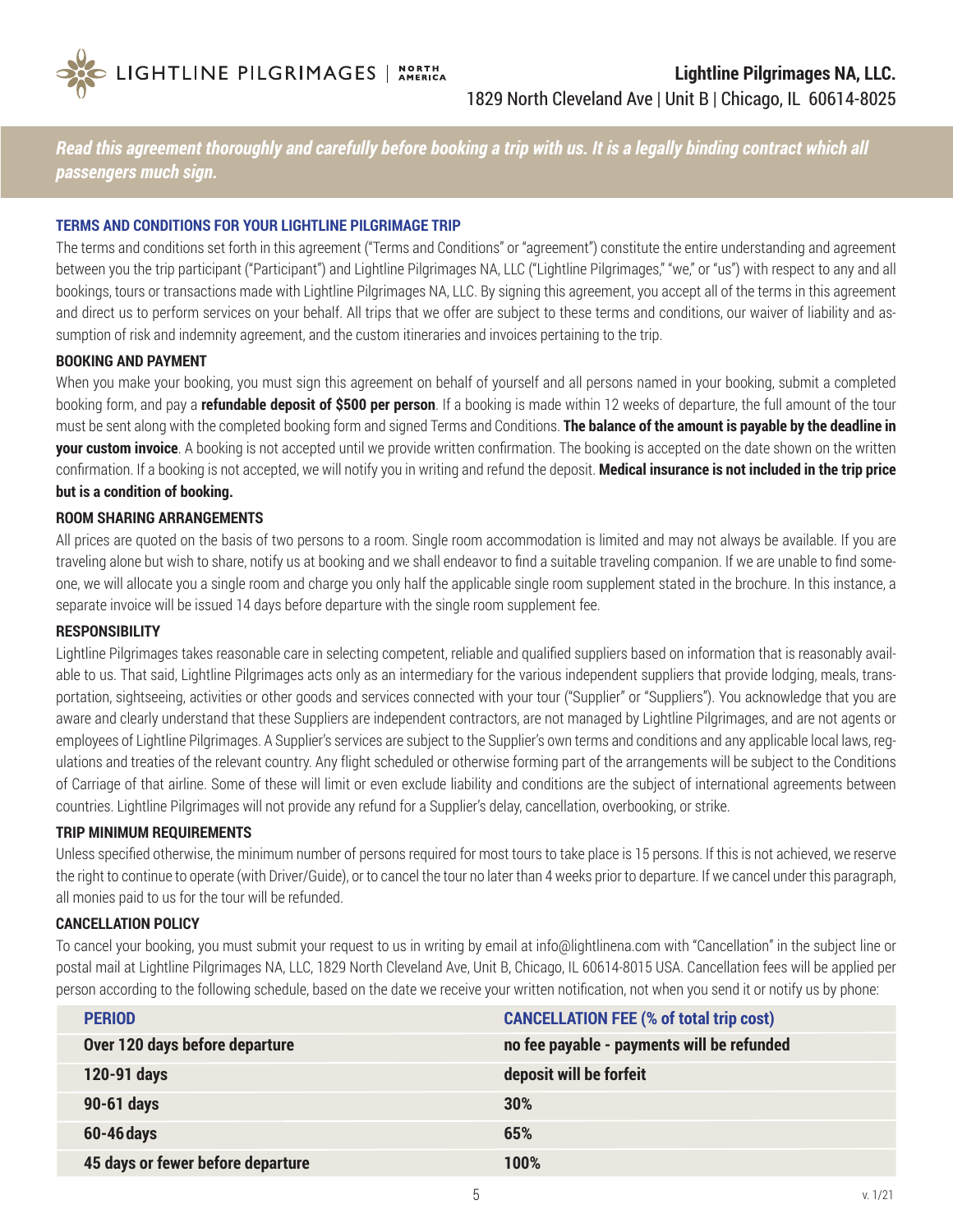**NOTE:** If the reason for cancellation is covered under the terms of your insurance policy, consult with your insurance provider to see if you can reclaim these cancellation charges, less excesses and insurance premiums.

No refunds will be provided for any unused portion of a tour once the tour begins, including if you leave a tour for any reason, miss the tour's departure date, or have to be removed from a tour. There are no exceptions to this cancellation policy, including for reasons related to weather, terrorism, civil strife, personal, family or medical emergencies or any other circumstances beyond our control. **For this reason, we strongly recommend that all Participants purchase trip cancellation and interruption insurance prior to travel.**

# **CHANGES WE MAKE AND FLEXIBILITY**

We plan our trips many months and sometimes years in advance. Sometimes, although not often, we have to change or cancel portions of the itinerary, lodging and other details of a trip. As such, we cannot guarantee that every part of the itinerary advertised in the brochure will be followed or that the duration of each visit along the route will be as advised. While we strive to operate all tours as advertised, we reserve the right to modify or cancel any flight, schedule, accommodation or other details of your trip at any time and without notice except as provided in this section. Most changes are minor, but where they are significant, we will inform you of an existing change when you book, or if you have already booked, prior to your departure provided that we have sufficient time to do so. You then have the following choices:

- a. Accept the changed arrangements as notified to you,
- b. Purchase another available tour from us, or
- c. Cancel your tour. If in these particular circumstances you cancel, all monies paid to us will be refund to you
- less any non-refundable deposits.

In the event that the significant change is our cancellation of the tour, we will return to you all money that you have paid us or will offer you an alternative available tour to purchase of comparable standard.

## **CHANGE REQUESTS THAT YOU MAKE**

To change your booking, you must submit your request to us in writing by email at info@lightlinena.com with "Change Request" in the subject line or postal mail at Lightline Pilgrimages NA, LLC, 1829 North Cleveland Ave, Unit B, Chicago, IL 60614-8015 USA. If you request to change your tour dates or alter your itinerary after we confirm your booking, we will do our best to accommodate your request. If we are able to make such changes, a change fee will be imposed. The type and scope of change dictates the amount of the change fee. Our outside suppliers, including hotels, often impose additional fees or penalties for changes and cancellations. These are included in the change fee and can be substantial.

We will forward any alteration that you request after your tour has commenced to our independent suppliers. We will Work with our suppliers to try and accommodate reasonable requests but cannot guarantee that any changes will be possible after your tour has commenced. Changes while a tour is in progress can cause severe complications and are often not possible.

In the event you request a change, you will be liable for any cancellation charges and change fees that may be levied for the booking of revised arrangements and for all costs associated with the arrangements themselves

### **FORCE MAJEURE**

Lightline Pilgrimages NA, LLC will not be deemed in breach of this agreement or otherwise liable to you, by reason of delay in performance or nonperformance of any of its obligations under this agreement to the extent that any such delay or nonperformance is due to any Force Majeure. "Force Majeure" means any circumstances beyond our reasonable control, including without limitation acts of God, terrorist activities, insurrection, explosion, flood, tempest, forceful wind, fire or accident, war or threat of war declared or undeclared, sabotage, civil disturbance, labor strikes, requisition, sickness, quarantine, government intervention, weather conditions, and unforeseen circumstances. If we and any of our suppliers are affected by Force Majeure, we and our suppliers shall be entitled to, and may in our sole discretion, vary or cancel any itinerary or arrangement in relation to the tour. Regarding civil unrest, once we have investigated the prevailing situation, as we deem fit, it shall remain in our sole and absolute discretion whether to proceed with the tour.

### **TRIP PRICE ADJUSTMENTS**

The prices quoted for these tours are based on known costs and exchange rates when tours are planned. We reserve the right to levy a surcharge in the event of any material variation in such costs and rates such as transportation costs and fuel; dues, taxes or fees; or exchange rates applied to particular purchases. Even in such cases, we will absorb an amount equivalent to 2% of the tour price (excluding insurance premiums and any amendment charges). Only amounts in excess of this 2% will be surcharged. If this means paying more than 10% of the tour price, you will be entitled to cancel the tour with a full refund of all monies paid. Should you decide to cancel because of this, you must do so within 14 days from the issue date printed on the invoice that contains the surcharge, otherwise your cancellation will be subject to our cancellation policy and fees. Since we have to absorb increased costs equivalent to 2% of the tour price, there will be no reduction in the price of the tour in the event of a favorable variation in costs or exchange rates. Prices will not be increased within 14 days of departure.

### **LOST/DAMAGED LUGGAGE**

You are responsible for your baggage and personal effects throughout the tour. It is important that you keep track of your belongings while travel-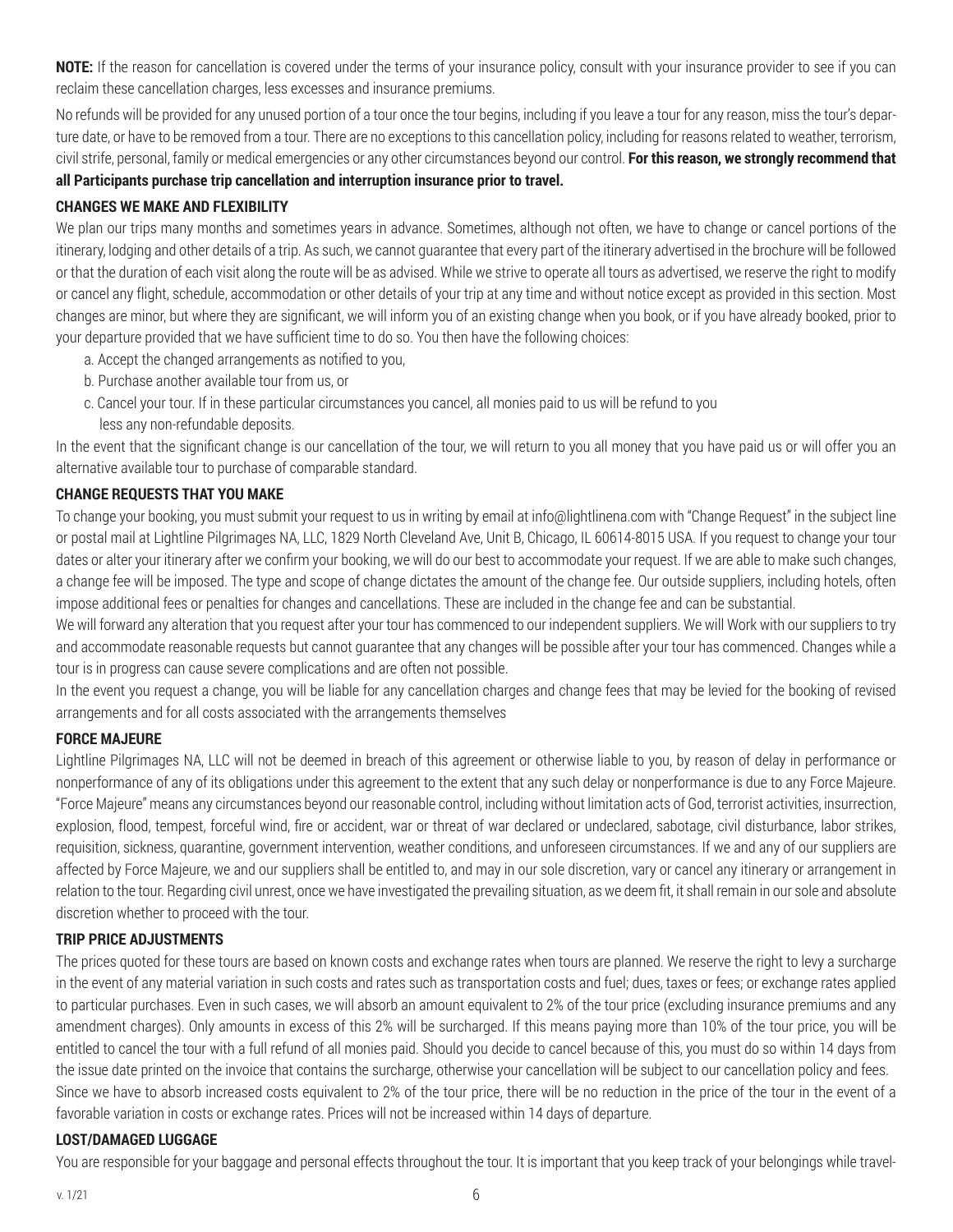ing just as you would at home. All costs incurred for lost, misplaced, damaged or delayed baggage are at the owner's expense. Any valuable items should be insured accordingly.

## **NO REFUNDS FOR PERSONAL EXPENSES**

You will not be reimbursed for any personal expenses such as airfare, hotel or other travel expenses due to changes in itineraries or tour cancellations.

## **COMPLAINT PROCEDURE**

If you have a complaint during your tour, you must promptly report it to either your tour leader or our local representative, so that action can be taken to remedy the problem. Failure to do so while you are on the tour will extinguish or reduce your ability to claim any compensation from Lightline Pilgrimages NA, LLC, in the event that prompt reporting would have allowed us to fully or partially resolve the complaint at that time. Further, if you attempt to address the issue on your own without using this notice procedure, you assume responsibility for any added costs you may incur and forfeit and potential refunds. If you are not satisfied after using this notice procedure, you must submit your complaint in writing to us within 30 days of the tour's end date. Any complaints received after this date will not be accepted.

### **PASSPORTS AND VISAS**

You are responsible for ensuring that all necessary travel documents are valid and effective and in your possession for the entire tour. Passports are required for all citizens traveling abroad and should be valid for **at least seven (7) months** after your date of return. **It is important that the first name and surname on the air ticket matches those on the passport, otherwise the passenger may not be able to travel and any applicable travel insurance may be ineffective.** We suggest you apply for or renew a passport early. Other required documents may include visas, permits, and vaccination certificates. You assume complete and full responsibility for checking and verifying any and all passport, visa, vaccination, or other entry requirements. You are also solely responsible for any adverse consequences resulting from incomplete or defective documentation.

Holders of passports other than U.S., British or Irish should contact Lightline Pilgrimages NA, LLC for advice on whether or not a Visa is required. Other nationals should ensure they comply with formalities.

For information concerning possible dangers at an international destination, contact the government office in your country that is responsible for issuing travel advisories. In the U.S., contact the Travel Advisory Section of the U.S. State Department, 1-888-407-4747, http://www.travel.state.gov/. U.S. citizens may register for the U.S. government's Smart Traveler Enrollment Program, a free service, at https://step.state.gov/step/.

While we may provide information or advice on matters such as visas, vaccinations, climate, clothing, baggage, and special equipment in good faith as a courtesy to you, we are not responsible for any errors or omissions as to the information provided.

### **TRAVEL INSURANCE/PROTECTION**

The tour price does not include travel insurance. All Participants are required to have medical insurance to cover any medical problems that might rise abroad, including serious illness and repatriation costs in the event of death. We strongly recommend that you purchase comprehensive travel insurance, covering trip interruption and cancellation, baggage and other expenses which might arise as a result of loss, damage, injury, delay or inconvenience occurring to you.

### **PRE-DEPARTURE DOCUMENTATION**

It is important that you carefully read all trip-related documents that you receive from us as soon as you receive them. It is your responsibility to contact us if any information is incorrect. We cannot accept any liability if you do not notify us of any inaccuracies within seven (7) days of receipt. All Participants must sign this agreement and our release and waiver of liability and assumption of risk and indemnity agreement in order to participate in our trips. Both parents and/or the legal guardian must sign for minor Participants under 18 years of age. If you fail to submit these and other necessary documentation prior to departure, we reserve the right to treat your booking as cancelled by you and impose the cancellation fees described in this agreement.

### **TOUR DEPARTURE DATE**

It is your responsibility to be ready to embark on the tour as specified in the itinerary. We are not responsible for any losses due to cancelled or missed flights, changed flight itineraries, late arrivals, or early departures.

# **COMPLIANCE WITH LOCAL LAWS AND TOUR ETIQUETTE**

You must strictly comply with all local laws, respect local customs and culture, accurately assess your abilities, respect other trip members' privacy, and follow the suggestions and advice of any assigned guide. The decision of the local guide or local supplier is final on all matters that may threaten the safety or interfere with the well-being of others. During the tour, Lightline Pilgrimages NA, LLC or the local guide/supplier has the right in its sole discretion to remove anyone who it determines to detract from others' enjoyment of the tour.

### **LIMITATION OF REMEDIES**

To the maximum extent permitted under applicable law, Lightline Pilgrimages NA, LLC shall not be liable for any special, consequential, indirect, incidental or other damages arising out of or in any way connected to this agreement, including lost profits, whether such damages arise in con